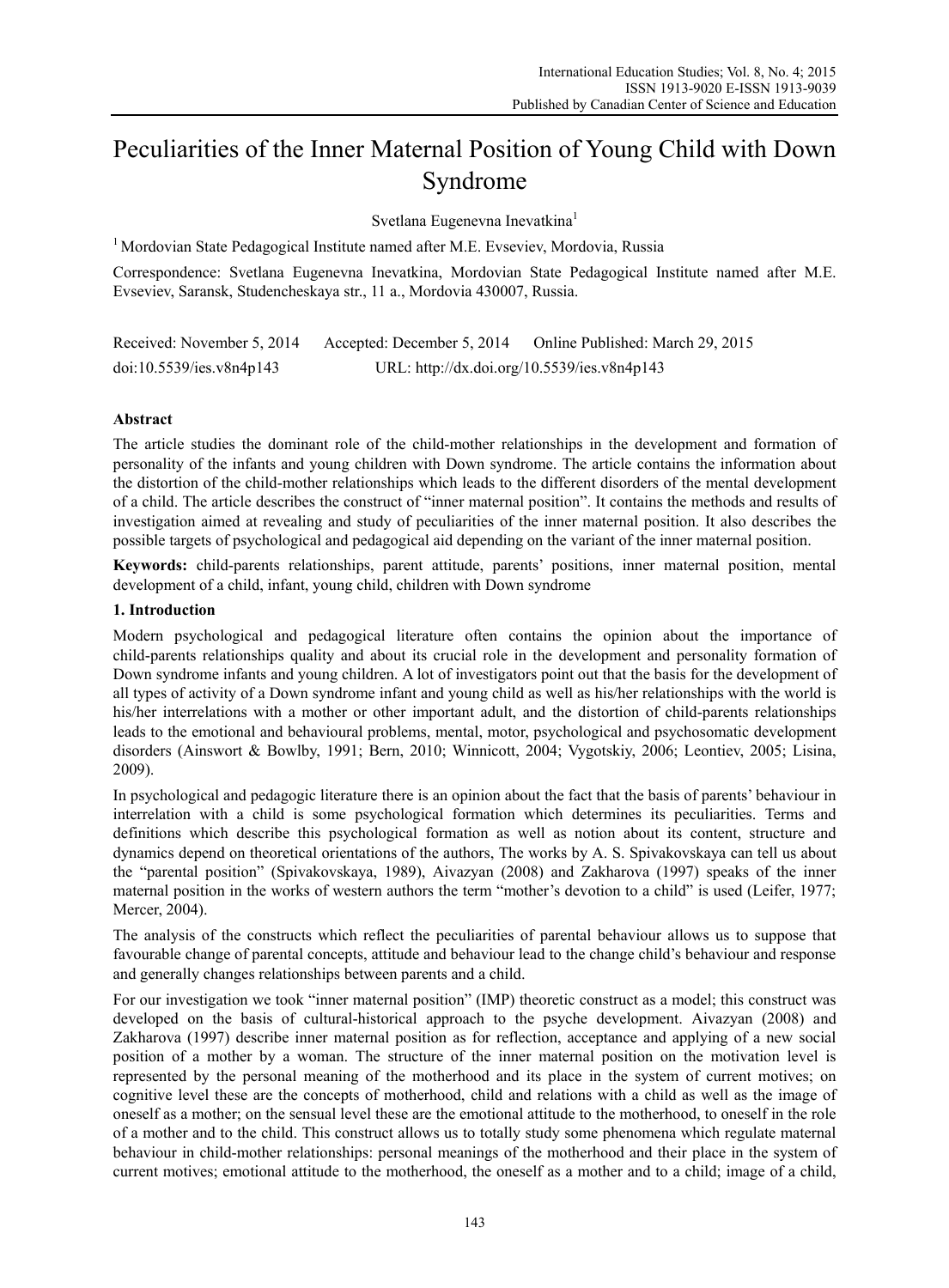image of oneself in the role of a mother; concepts of a child upbringing and relations with him/her.

This work is aimed at studying the peculiarities of the inner maternal position development under the conditions of upbringing of a young child with different abnormalities; experimental group comprised of mothers and their Down syndrome young children. This genetic anomaly is characterized by a high frequency in the population: among the new-born children its frequency is in average 1:600-1:900 and with mother's age more than 45 it is 1:32. Besides, this nosological group can be a model for studying the development of the inner maternal position of a mother of a child with intellectual disability since the typical characteristics of her social experience are revealing here with maximum definition.

The birth a Down syndrome child can change the whole system of mother's attitudes both in the family and beyond it. Firstly, the peculiarities of Down syndrome child development (possible somatic problems, decreased cognitive activity, weak communicative response, late development of smile and "eye-to-eye" contact etc.) can complicate interaction of a mother and a child and formation of mother's devotion (Berger & Cunningham, 1981; Emde & Brown, 1978; Emmanuel et al., 2008). Secondly, the increase of a mothers need for support can have different response of family members and relatives. Thirdly, the social attitude to the families having a child with obvious abnormalities, are often contradictory and "filled" with prejudices (Goffman, 1963; Malofeev, 2009; Nelson, 2003; Saurel-Cubizolles et al., 2007; Shukshina, Neyasova, & Serikova, 2014; Yakunchev & Gorshenina, 2013). In this regard the family's need for new social contacts increases: the communication with specialists, families having the same situation, associations and organizations which help people with abnormalities can be of great importance.

Thus, the situation of birth and upbringing of a Down syndrome child is characterized by the range of peculiarities which can be reflected both in the specific content and dynamics of the inner maternal position development and in the characteristics of a child-parents interaction. A supposition about the fact that the maternal behaviour is defined by the peculiarities of the inner maternal position can serve as a main hypothesis. In particular, we supposed that the specific nature of the inner maternal position defines the mother's behaviour within the framework of a child rehabilitation (for example, time and attention giving to the child, involvement in the process of rehabilitation etc.). Besides, the mother's behaviour can also be determined by her psychological health (Berger & Cunningham, 1983; Edge & Rogers, 2005; Emmanuel et al., 2010) or by the presence of the psychological safety of the subject (Vardanyan & Ruskina, 2013).

### **2. Methods**

139 "mother-young child" pairs took part in the investigation, among them: experimental group–47 "mother-Down syndrome child" pairs; control group–92 "mother-normally developing child" pairs. Control and experimental groups are of the equal age and social-demographic characteristics of mothers, i.e. education, occupation for the time of investigation, marital status.

With the aim to study possible variants of the inner maternal position of women who bring up Down syndrome young children we have used the following methods: projective method "Attitude colour test (ACT)" and projective method "Unfinished sentences "Emotional-axiological attitude to the motherhood" (US EAAtM")".

Projective method attitude colour test (ACT) is aimed at revealing of the non-conscious emotional attitude to a child, oneself, motherhood and general structure of the inner maternal position. This method was developed by Etkind (1987) and modified by E. B. Aivazyan. The choice of methods is conditioned by the fact that the colour is a good indicator for the nonconscious emotional state and attitude, and the colour-associative experiment allows us to reveal deep components of the relationships, avoiding distorting and safety mechanisms of verbal system of consciousness. 9 objects were suggested for the ranging of colours: "My child now" and "My child in the future" (attitude to a child); "My family", "My husband", "Second child" (attitude to the external objects); "Me as a mother", "Me as a woman", "Me as a wife" (system of self-attitude) and "Perfect mother" (attitude to one's own concept of motherhood). For the processing, interpretation and description of data we used the technology of individual ACT data analysis.

Unfinished sentences "Emotional-axiological attitude to the motherhood" (US EAAtM") is a projective method aimed at studying of the non-conscious emotional and sense phenomena and conscious concepts, expectations in the structure of the inner maternal positions. This method was developed by E. B. Aivazyan. Process part of the method is adapted to the category of women, who were the testees in this investigation.

The method consists of 27 unfinished sentences which comprise 9 scales combined in 3 blocks:

1) Content of the meaningful sphere (scales "Meaning of life", "Meaning of a family", "Meaning of a marriage" and "Meaning of a motherhood"; 12 unfinished sentences in total);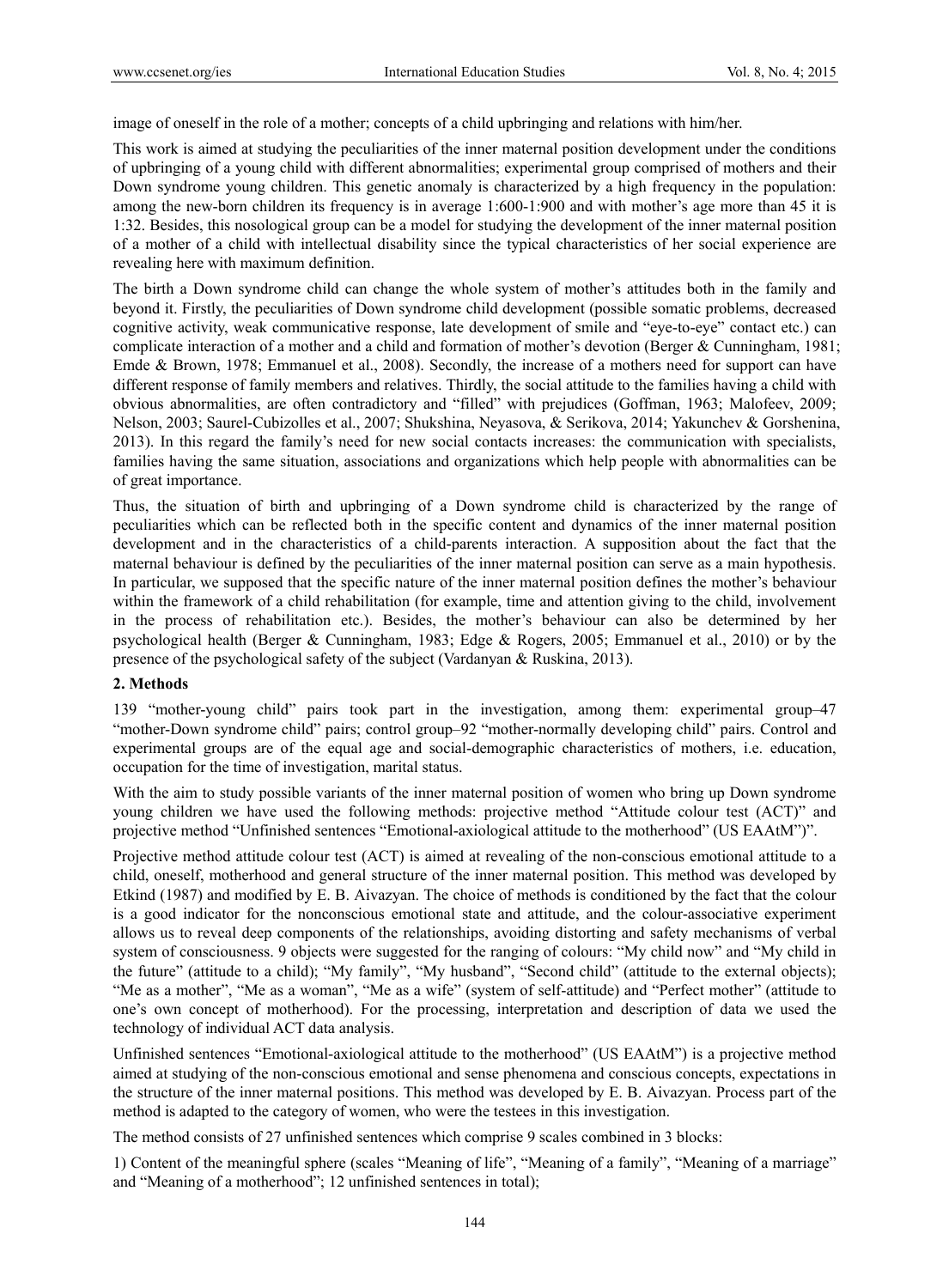2) Emotional-axiological attitude to a child (scales "Attitude to a child now", Expectations concerning a child in the future"; 6 unfinished sentences);

3) Emotional-axiological attitude to oneself (scales "Attitude to oneself as a mother", "Evaluation of oneself through the eyes of a husband", "Evaluation of oneself through the eyes of children"; 9 unfinished sentences).

While using this method we compare the answers, assigned to the character, which had been synthesized according to the MMPI test (controllable projection procedure, Stolina (1983)), and answers which reflects "direct" one's own position. Such comparison allows us to study both axiological orientations of the testees-values, integrated in the structure of the motivational level of the inner maternal position, and axiological ideas of the testees, which include axiological stereotypes concerning motherhood, and reflexive concepts of one's own values which with this or that degree of adequacy reflect the content of the latter one (cognitive level of the inner maternal position).

The answers of the testees were subjected to the content-analysis i.e. all the answers depending on their content were referred to this or that category (the list of categories was formed in the course of "free classification" of the acquired answers). The frequencies of the categories were processed with the help of correlation ad factor analysis.

# **3. Results**

The analysis of the ACT results of both control and experimental group allowed us to point out four variants of the inner maternal position. The defied discontinuity of the emotional attitude which exists in the form of specific patterns of combination of positive and contradictory emotions to different aspects of situations of child upbringing, allows us to suppose the existence of the specific variants of inner conflicts behind them. In order to prove this supposition we conducted the comparison of the results of the US EAAtM projective variant between these sub-groups. The rightfulness of such comparison can be conditioned by the fact that the ACT method and projective variant of US EAAtM are addressed to the nonconscious components of the motivation level of the inner maternal position and are aimed at the indirect revealing of the motivational formations which condition the behaviour of a mother while interacting with a child. Basing on these facts the results of the projective variant of US EAAtM allow us, firstly, to prove the conclusions drawn from the results of ACT, secondly, to extend the content interpretations of ACT data (to specify the content of inner conflicts, reveal compensation mechanisms etc.).

Let us describe the results, acquired in the course of experimental group data analysis.

The first variant of IMP (31.9 % of testees) is characterised by the positive emotional attitude to the motherhood, child and oneself. The results, acquired in the course of US EAAtM show that there are no contradictions of axiological orientations in this sub-group. One can speak of the harmony in the axiological space of the testees of this sub-group concerning the self-realisation in the role of a mother, which can be compared to the favourable condition of the emotional attitude to oneself as a mother. The content of such orientations, addressed to a child, and concepts of upbringing strategies are similar to the "normative image": orientations for the social achievements and authority, severity, control of a child. Though on this level there is another image of values concerning a child which corrected with the account to his/her peculiarities and abilities (the focus of significance is moved from the social well-being of a child to his/her internal well-being). The differences between the content of emotional-axiological and declared levels of a child image is probably conditioned by the safety mechanisms which allow solving the contradictions between the desired image and the real abilities of a child and preserving positive emotional attitude to him/her and favourable emotional background for the account of denial to see and consider peculiarities of the development and prospects of a child.

The second variant of IMP (38.3% of testees) is characterised by the general ambivalent attitude to the motherhood, child and oneself. In the results of ACT data this variant is reflected in the fact that for the first four positions the rows of colour which are associated with the most of objects, in particular with such as "Me as a mother", "Child now", "Child in the future", there are such colours as grey, brown and/or black and their combinations. In the structure of the second variant of the inner maternal position the ambivalent attitude to the role of a mother, revealed from the results of ACT, correlates with the conflict between the significant goals and abilities of their implementation: goals for self-realization in the leading and professional role are felt as inaccessible or inappropriate. The solving of this conflict perhaps is projected to the future, but in the present the ability of self-realisation is connected with the special role of a "teacher" or "tutor" which is filled with concepts of equal and democratic relationships with a child.

The results, acquired with the help of US EAAtM method, showed that the axiological expectations, addressed to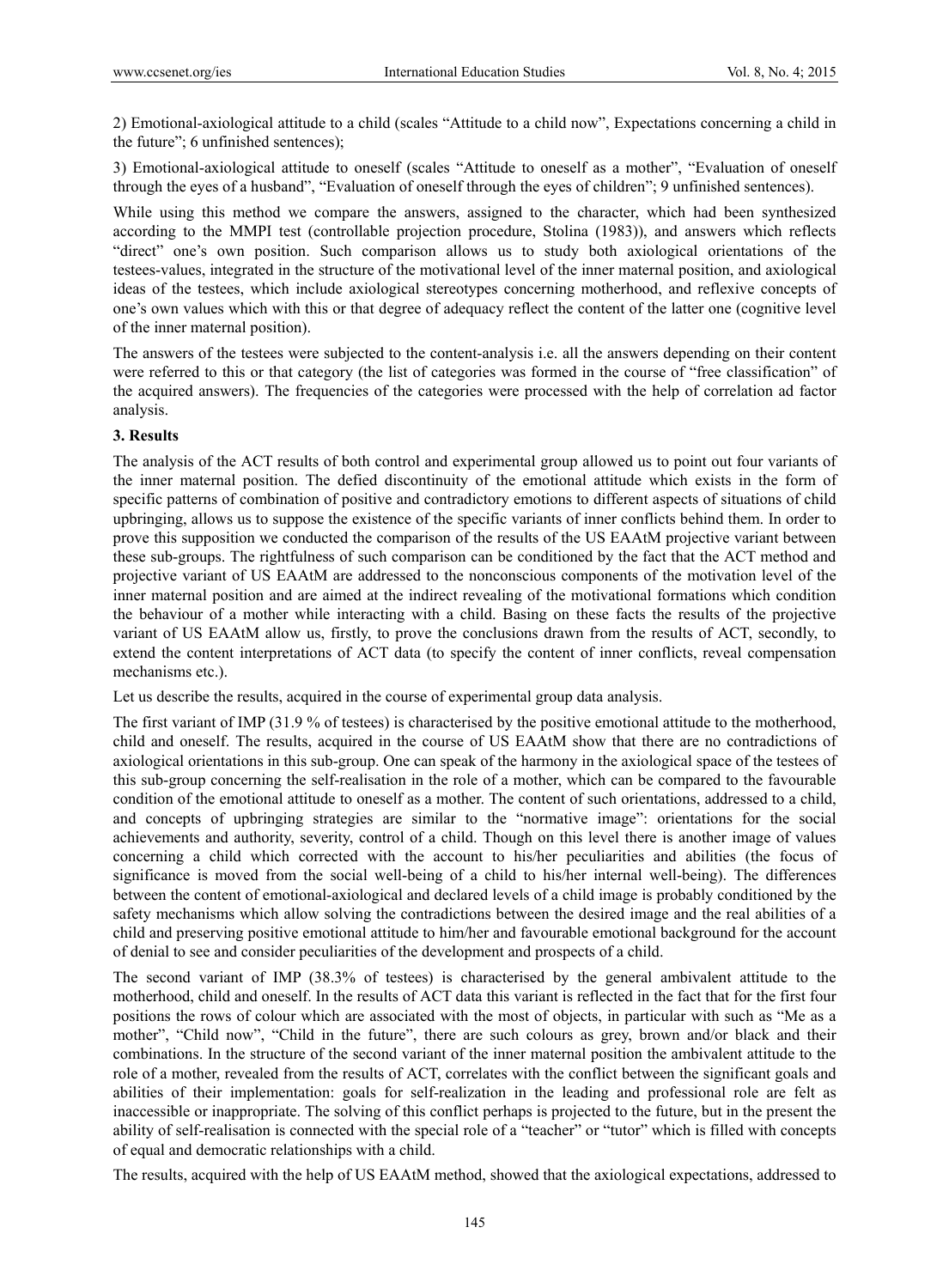the child, are characterised by some contradictions: on both levels of the image of a child the values of his/her inner well-being are opposed to the social achievements, and the Down syndrome is taken into account and not accepted in the same time. Unlike the first subgroup i which the contradiction between the "normative" values and reality is solved for the account of differentiation of emotional-meaningful and declared levels, in this group the conflict is not solved. Obviously, this is the source of ambivalent feelings in the emotional attitude to the child.

The third variant of IMP (23.4 % of testees) is characterised by ambivalent attitude to the motherhood on the background of positive attitude to a child. In the results of ACT this variant is reflected i the fact that on the first four positions of the colour raw which is associated with the object "Mother" there are grey, brown and/or black colours and their combinations, and on the first four positions of the colour raw which is associated with the object "Child" there are mainly colours in combination with violate. In this case the specific nature of the maternal role is characterised by the fact that the motherhood is perceived as an effort-taking activity. A person poses strict demands to oneself, these are specific and contradictory demands which include both "leader" and "mother" qualities. On the declared level the contradictions are resolved by means of decrease of "leader" qualities and increase of the "mother" characteristics' significance. Being a means of self-realization and self-affirmation, the maternal role does not find any joy in the attitude to a child, and love is filled with specific meanings - compassion, care and dedication. Only on the declared level the testees of this group speak of the joy in the attitude to a child, trying to correspond to the image of the perfect mother.

Axiological expectations addressed to a child are characterised by the decrease of the axiological status of the child's quality which are difficult to achieve due to Down syndrome (health, intellect, resemblance to the agemates, Down syndrome) and increase of the value of quality, which are real to be achieved by their child (personal well-being, independence, kindness). In this variant of the inner maternal position one can find the signs of total acceptance and readiness to accept a child "as it is". The absence of contradictions in the content of the child image is shown in the positive emotional attitude to a child.

The fourth variant of IMP (6.4 % of testees) is characterised by ambivalent attitude to the motherhood on the background of positive acceptance of the role of a mother. In the results of ACT this variant is reflected i the fact that on the first four positions of the colour raw which is associated with the object "Mother" there are main colours in combination with violate; on the first four positions of the colour raw which is associated with the object "Child" there are grey, brown and/or black and their combinations. While analysing the results the data acquired from the fourth variant of ACT were not taken into account since that sub-group is represented by three testees. The fourth variant of the emotional attitude "Ambivalent attitude to a child on the background of emotional acceptance of a mother role" is revealed for three persons. Due to this fact the results, acquired from this sub-group using the US EAAtM method, could not be included into the statistic analysis and could not be interpreted properly.

We perform an additional interview of mothers of Down syndrome children and specialists who work with "mother-Down syndrome child" pairs. The aim of the interview was the gathering of the follow-up data concerning the peculiarities of the mental development of a child, self-realisation of a mother in the profession of other spheres, participation of a mother in treatment, rehabilitation and development measures and its attitude to them.

The data analysis, performed in the work of Inevatkina (2011) showed that the third variant of the inner maternal position is the most favourable variant of IMP from the viewpoint of conditions for child development, since there is an active participation in rehabilitation of a child and positive contact while interacting. That means that the testees of the mentioned sub-group gladly spend a lot of time with their children. The mothers proudly speak of their children, they are happy with children's everyday successes and achievements, the problems are presented as tasks which are to be solved. The women of this sub-group are oriented to the developing potential of the measures performed for the child. That's why they take very seriously the issue of finding out the centre of development of a child and specialists, they visit, as a rule, several centres, take additional exercises, work with private specialists, use recommendations from the centre for in-home exercises. The attendance of a kindergarten is considered as a possibility of his/her development, that's why pre-school institutions are selected very carefully. Besides, while interacting with a child they stimulate and support the dialogue with him/her. The game is organised as a sequential (mother-child-mother-child) performance of some actions (feeding, combing, building), the benefit is derived from any game situation; the offered games and activities are variable. The mother reacts with the help of expressions, touching, stroke, tapping to all the initiatives of a child, comments his/her state, mood, actions. The vocalization of a child, his gestures, game actions are "reflected" by the mother and taken as a response while talking with him/her. Everything seen by a child (toys, objects) is commented by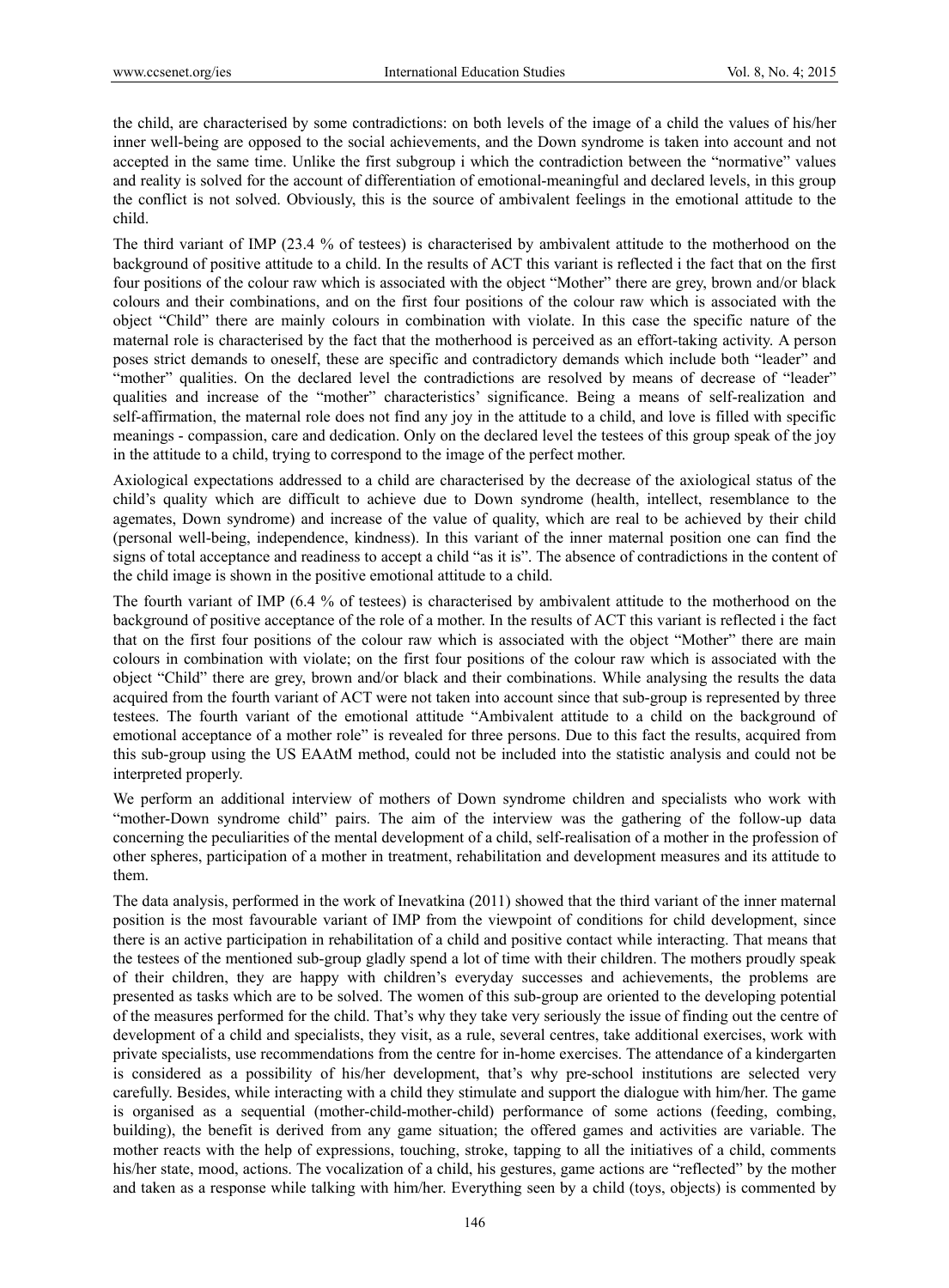the mother, she names these objects and asks the child to name it too. All the comments and expressions used by the mother while communicating are addressed to the child. While interacting the child doesn't get any negative evaluation, the mother constantly creates a situation of success for him.

The first variant of the inner maternal position is characterised by the fact that the mother actively participates in the rehabilitation of her child, but the interaction can be characterised by both positive and negative contact. Due to this fact the first variant of IMP can be considered as a risk factor for distortion of the mother's behaviour in the interaction with a child which can be connected to the under-assessment of the child's abilities and his/her specific needs.

The second variant of inner maternal position can be characterised by different mothers' participation in child's rehabilitation, but the contact is as a rule negative. That means that mothers often ignore the signals, sent by a child and his/her initiatives, they do not support the dialogue with the child, there is no game-dialogue. In case when a child loses the interest to a game or a toy, the mother experiences difficulties in offering another activity, selecting of available games for a child; for example, she doesn't pay attention to the motor uneasiness of the baby etc. Having conversation or commenting some actions the testees do it for the other adult but not for the child. The attention is not paid to the means communication available for the child, the mother doesn't take them as the answer and does not "reflect" them. Often the mother does not take part in the game of a child or in other his/her activities, does not name things and phenomena which are taking place during the game, without a word she observes the actions performed by a child for example with a toy. While performing subjective actions or pronouncing syllables and words by a child the mother wants it to be qualitative, otherwise the child will get negative assessment which contributes to the formation of unsuccessful situation for the child.

The presence of the second inner maternal position is a factor which determines the necessity of the psychological and psycho-correctional aid for the mother.

Psychological-pedagogic work with "mother-Down syndrome child" dyad should be differentiated since the mothers with different variants of the inner maternal position have different problem zones.

#### **4. Discussion**

The acquired results allow us to make the following suppositions about the possible targets of the psychological-pedagogic aid for the mothers having Down syndrome young child. The first variant of the inner maternal position refer the mothers to the rest group according to the interaction quality. The specialists should focus the mother's attention on the "special" development of her child even if this will decompensate her emotional state, in order to form the demand for pedagogic support. During the psychological-pedagogic correction the interaction between a mother and a Down syndrome young child it is necessary to find special forms of teaching interaction, which aims are to be the increase if mother's sensuality to the reactions of her child. It is necessary to develop effective methods of mothers' teaching support and correct reaction to all the initiatives and signals of the child.

The existence of the second variant of the inner maternal position is the factor which determines the necessity of psychological and psycho-correctional aid addressed to a mother; the main specialist who leads the family on the first stage in the early aid service should be the psychologist. The use of a teacher and the beginning of the correction lessons with a child on the first stage of the family work in the early aid service can have little effect since it can cause the transfer of the responsibility for the development of a child to the specialists, as well as mother's concentration on the formal achievement of normal values of development.

From the point of view of the child-centred ideology the third variant of the inner maternal position is the most favourable. On the one hand it is characterised by the high standards to oneself, it is the source of stress and anxiety, and on the other hand this maternal position is the main one for the model of a "good mother" for the child with special needs. There is no doubt that the structure of such inner maternal position has its problem zones, and the life of such mothers is full of difficult moments and emotions. But in this case we can speak of such resources as high and consistent parental motivation, reflection of one's own actions, desire to improve oneself in the upbringing and development of a child. Due to these facts the psychological help for such mothers can be rendered on request, and in some cases the pedagogic support can be enough. Moreover, the resources of the representatives of this sub-group can be used in work with other families with similar situations. On can suppose that the social activity and the ability to help other families having similar situations, can be a significant contribution to their own self-realization.

#### **5. Report**

Due to the fact that the main factor of an infant and a young child development is the interaction in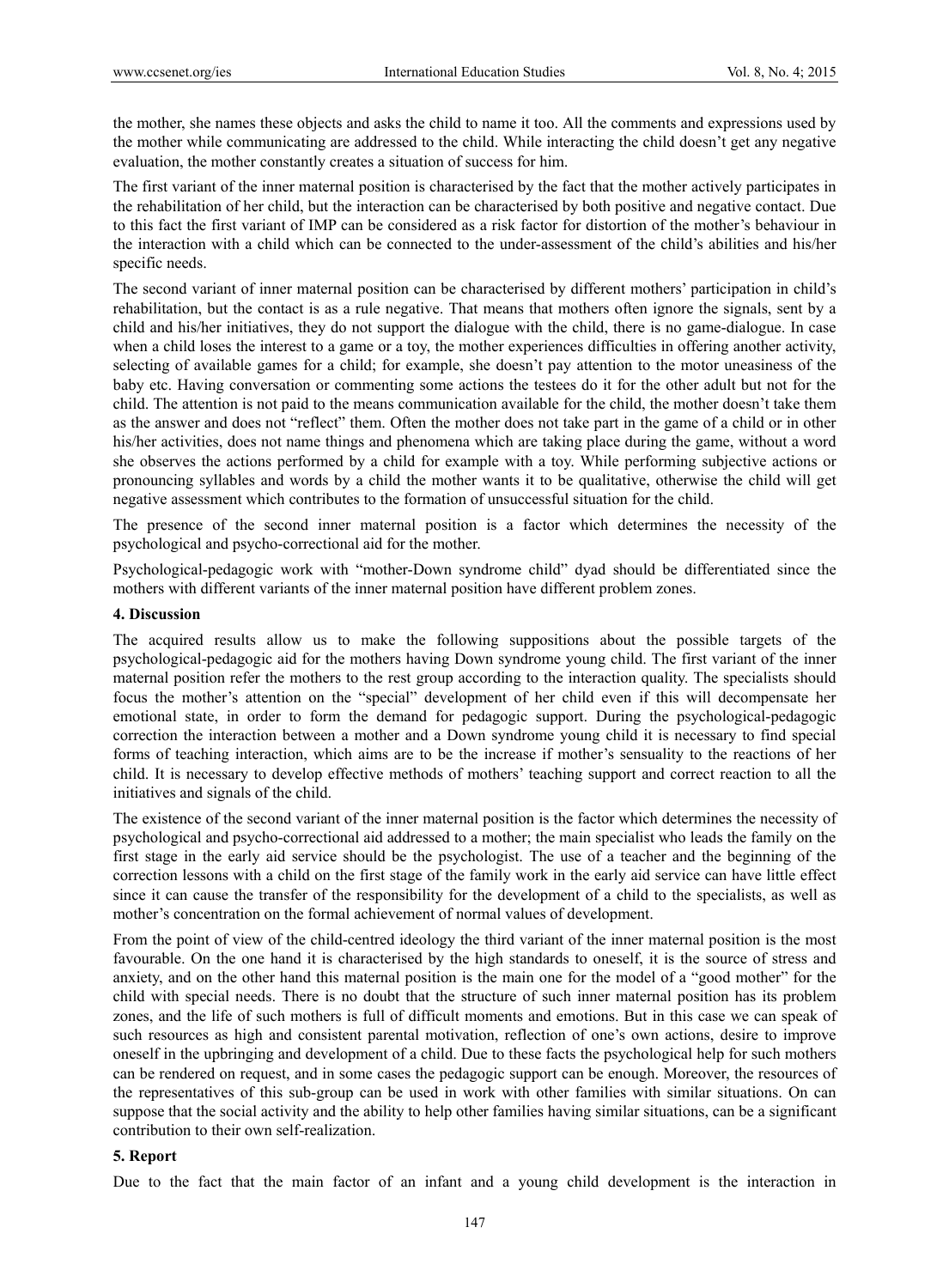"mother-child" pair. Within the framework of formation and development of the early aid system for families having Down syndrome children it necessary to have a brand new methodological approach which needs reviewing of the aid object. The object of the early aid in the special formation is the interaction of mother and child, dyad "mother-child with abnormalities" and more–"family having disabled child". Respectively, the subject of investigation in the special pedagogic and psychology is also changed. Now it is an interaction of a mother and a child as well as factors which condition its peculiarities, in particular, psychological peculiarities of a mother which control her behaviour while interacting.

The acquired results first of all show four variants of inner maternal position in the situation of upbringing Down syndrome infant or young child. The results of the investigation show that the mothers with different variants of the inner maternal position have different problem zones, different resources and different forecast respectively. So the work with these women should use different content, methods and strategies of specialists' influence. Basing on the above said the prospects of the further development of scientific problem can be in projecting and experimental probation of methods and techniques of psychological help for families having Down syndrome child as well as in development of methods and techniques of psychological-pedagogic correction of interaction in "mother-Down syndrome child" pair.

# **Acknowledgements**

The article is prepared with financial support from the Ministry of Education and Science of the Russian Federation using the funds of the project 2.1.2. "The solving of the complex problems of a teacher or psychologist competence professional formation in the system of continuous education" of the programme of strategic development of FSBEI HPO "Mordovian State Pedagogic University named after M.E. Evseviev" for 2012-2016.

#### **References**

Ainswort, M., & Bowlby, J. (1991). An ethological approach to personality. *Amer. Psychol., 46*(4), 331-341.

- Aivazyan, E. B., & Arina, G. A. (2008). Establishing of the inner maternal position during pregnancy. *Defectology, 2*, 8-15.
- Berger, J., & Cunningham, C. (1981). Development of eye contact between mothers and normal versus Down syndrome infants. *Developmenta1 psychology, 17*, 678‐689. http://dx.doi.org/10.1037/0012-1649.17.5.678
- Berger, J., & Cunningham, C. (1983). Development of early vocal behaviors and interactions in Down's syndrom and non-handicapped infant-mother pairs. *Development psychology, 19*, 322‐331. http://dx.doi.org/10.1037/0012-1649.19.3.322
- Bern, E. (2010). *Games which people play*. Moscow: Eksmo.
- Edge, D., & Rogers, A. (2005). *Dealing with it: Black Caribbean women's response to adversity and psychological distress associated with pregnancy, childbirth, and early motherhood*. *Social Science and Medicine, 61*(1), 15-25. http://dx.doi.org/10.1016/j.socscimed.2004.11.047
- Emde, R. N., & Brown, С. (1978). Adaptation to the birth of Down syndrome infants. *Journa1 of American academy for child psychiatry, 17*, 299‐323. http://dx.doi.org/10.1016/S0002-7138(10)60094-5
- Emmanuel, E., & St John, W. (2010). Maternal distress: A concept analysis. *Journal of Advanced Nursing, 66*(7), 2104-2115. http://dx.doi.org/10.1111/j.1365-2648.2010.05371.x
- Emmanuel, E., Creedy, D. K., St John, W., Gamble, J., & Brown, C. (2008). Maternal role development following childbirth among Australian women. *Journal of Advanced Nursing, 64*(1), 18-26. http://dx.doi.org/10.1111/j.1365-2648.2008.04757.x
- Etkind, A. M. (1987). *Attitude colour test*. General psychodiagnostics. Moscow.
- Goffman, E. (1963). *Stigma: Notes on the management of spoiled identity*. Englewood Cliffs, NJ: Prentice Hall.
- Inevatkina, S. E. (2011). Peculiarities of interrelation of a mother and a disabled child. *Art sciences and education, 1*, 44-47.
- Leifer, M. (1977). Psychological changes accompanying pregnancy and motherhood. *Genetic Psychology Monograph, 95*, 55‐96.
- Leontyev, A. N. (2005). *Activity. Conscious. Personality*. Moscow: Sense Academy.
- Lisina, M. I. (2009). *Formation of the child personality in communication*. St. Petersburg: PITER "Psychology masters".